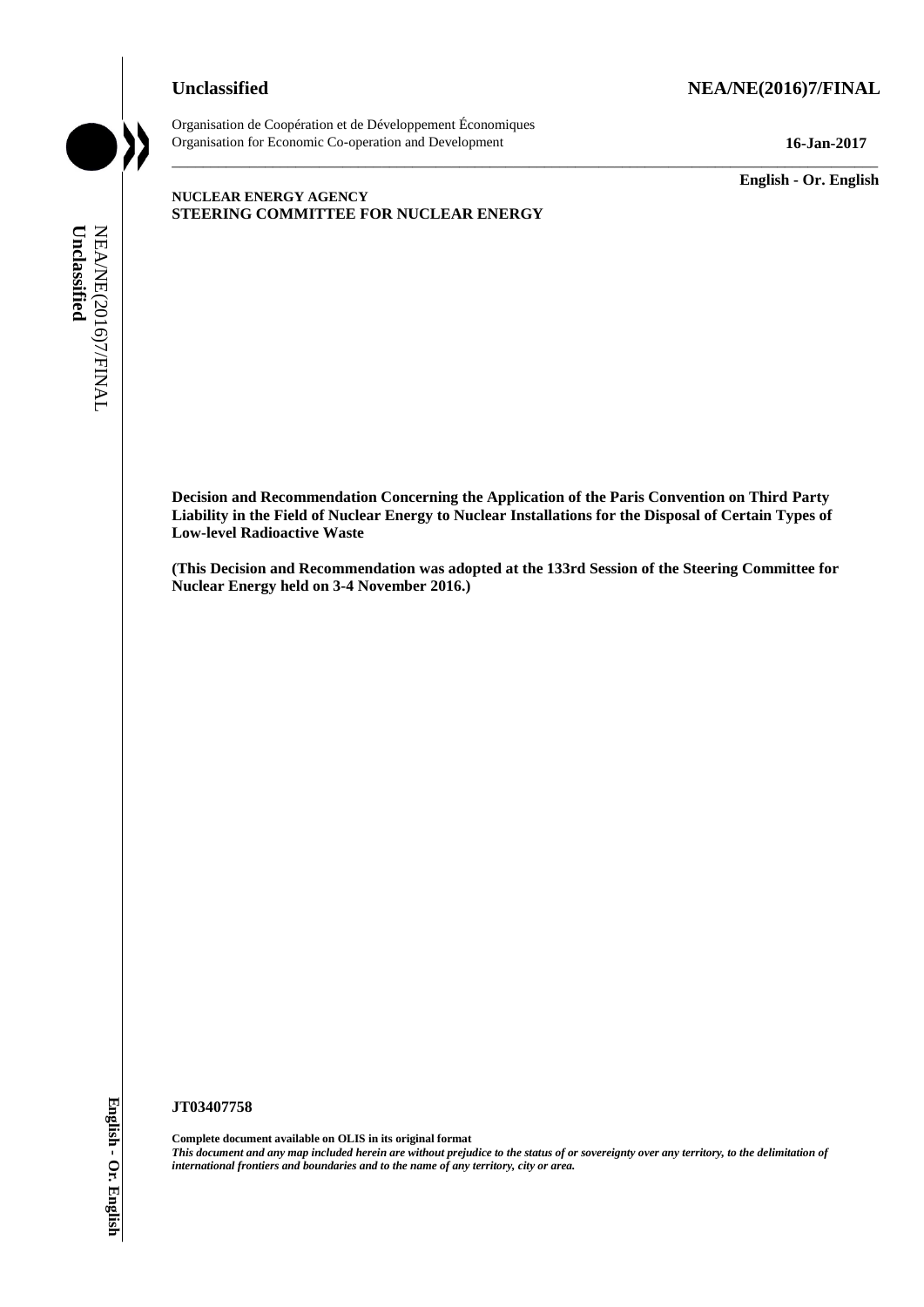# **DECISION AND RECOMMENDATION CONCERNING THE APPLICATION OF THE PARIS CONVENTION ON THIRD PARTY LIABILITY IN THE FIELD OF NUCLEAR ENERGY TO NUCLEAR INSTALLATIONS FOR THE DISPOSAL OF CERTAIN TYPES OF LOW-LEVEL RADIOACTIVE WASTE**

## **THE STEERING COMMITTEE**,

**HAVING REGARD** to the Convention on Third Party Liability in the Field of Nuclear Energy of 29 July 1960, as amended by the Additional Protocol of 28 January 1964, by the Protocol of 16 November 1982 and by the Protocol of 12 February 2004 (hereinafter referred to as the "Paris Convention"), and in particular Article 1(b) thereof;

**CONSIDERING** that, by virtue of that Article, the Steering Committee may, if in its view the small extent of the risks involved so warrants, exclude any nuclear installation, nuclear fuel or nuclear substances from the application of the Paris Convention;

**HAVING REGARD** to Article 8(b) and Article 10(b) of the Statute of the OECD Nuclear Energy Agency;

**CONSIDERING** that nuclear installations for the disposal of low-level radioactive waste are covered by the provisions of the Paris Convention;

**CONSIDERING** that it should be made possible for Contracting Parties to cease the application of the Paris Convention to a nuclear installation for the disposal of certain types of low-level radioactive waste where the risks involved are so limited;

**NOTING** the attached Explanatory Note;

**DECIDES** that any Contracting Party may cease to apply the Paris Convention to a nuclear installation for the disposal of low-level radioactive waste, provided that the provisions set out in the Appendix to this Decision and Recommendation and any additional conditions which the Contracting Party may judge appropriate to establish are met;

**RECOMMENDS** that the Contracting Parties which make use of this option notify the other Contracting Parties, as well as the Nuclear Energy Agency; and

**RECOMMENDS** that the Nuclear Energy Agency, as appropriate, analyses periodically the experience gained by the Contracting Parties which use this option and reports back to all the Contracting Parties.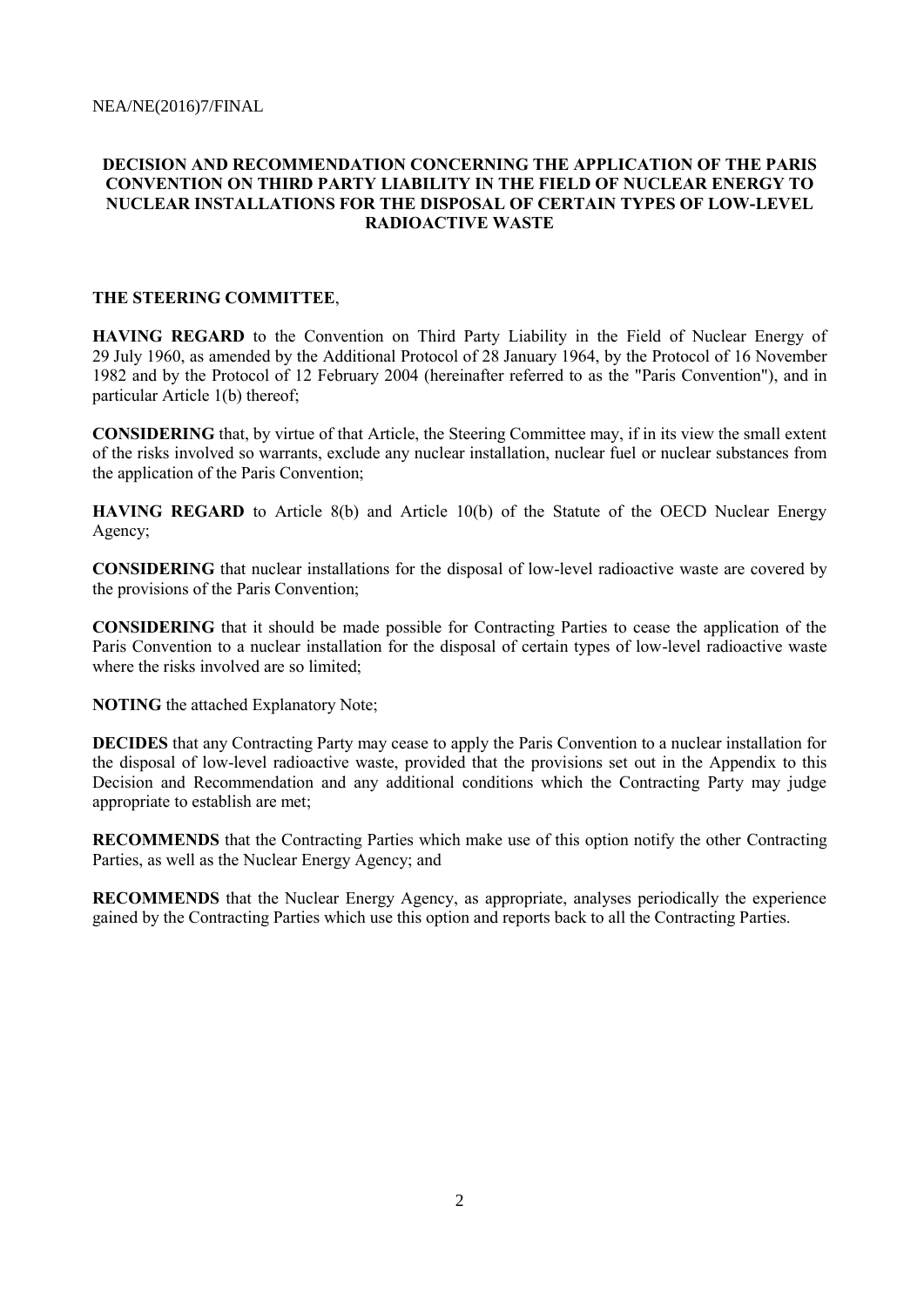## **APPENDIX**

# **TO THE DECISION AND RECOMMENDATION CONCERNING THE APPLICATION OF THE PARIS CONVENTION ON THIRD PARTY LIABILITY IN THE FIELD OF NUCLEAR ENERGY TO NUCLEAR INSTALLATIONS FOR THE DISPOSAL OF CERTAIN TYPES OF LOW-LEVEL RADIOACTIVE WASTE**

# **Definition**

1. "Radioactive waste" means waste within the definition in Article 1(a)(iv) of the Paris Convention.

#### **General provisions**

2. In order for a nuclear installation for the disposal of solid radioactive waste to be excluded from the application of the Paris Convention, it must:

- (a) meet the exclusion criteria set out in paragraph 3; and
- (b) remain, if applicable, under the control of and subject to the relevant national regulations during the operational and post-closure period of the installation as determined by the competent national authority.

#### **Exclusion criteria**

3. In order for a nuclear installation for the disposal of solid radioactive waste to be excluded from the application of the Paris Convention it must: i) meet the radioactivity concentration limits in paragraph a) below; and if these limits are met, ii) submit to the competent national authority, for review and appraisal, a comprehensive installation-specific safety assessment to confirm that the dose and criticality criteria described in paragraph b) below are met.

*(a) Radioactivity concentration limits*

A nuclear installation for the disposal of certain types of solid low-level radioactive waste may be excluded from the application of the Paris Convention if the average radioactivity concentration<sup>1</sup> of the radioactive waste disposed of/to be disposed of at the installation does not/will not exceed the generic activity concentration limits as set out below<sup>2</sup>:

 $\mathbf{1}$ <sup>1</sup> Averaged over the activity concentration over a maximum of 10 tonnes of packaged or unpackaged waste or over the mass of each large item of waste (e.g. steam generator, pressuriser or large vessel) greater than 10 tonnes.

<sup>2</sup> The radionuclide activity concentration limits are designed to limit public exposures to less than 10 mSv in a year, and assume that no protective or remedial actions have been taken. In setting the limits a reference basis including a disposal volume of 90 000 m <sup>3</sup> was used.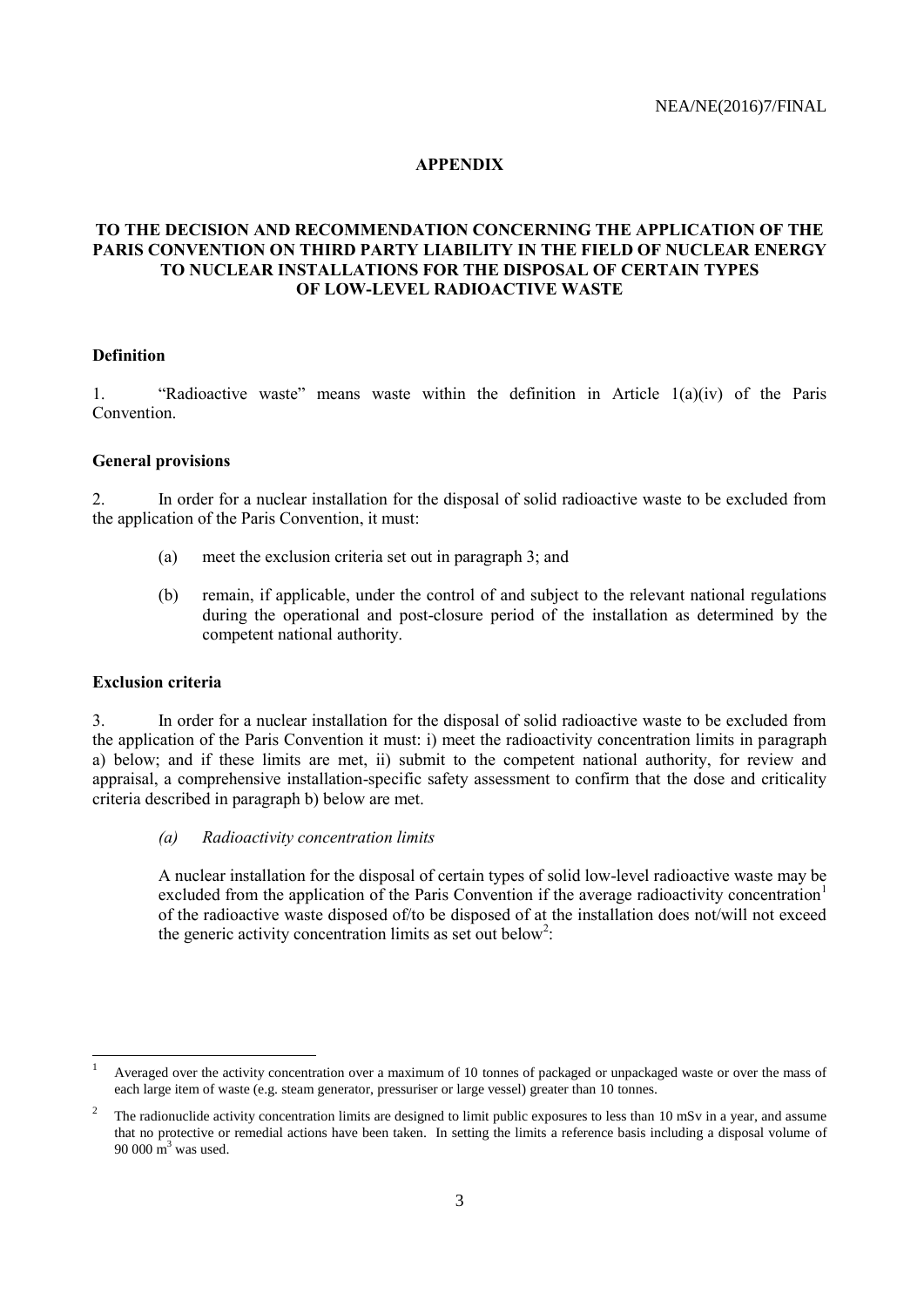| Radionuclide | <b>Activity Concentration</b> |  |
|--------------|-------------------------------|--|
|              | (Bq/g)                        |  |
| $H-3$        | 10 000                        |  |
| $C-14$       | 10 000                        |  |
| $Co-60$      | 200                           |  |
| $Sr-90$      | 200                           |  |
| Tc-99        | 200                           |  |
| $Cs-137$     | 200                           |  |
| $U-238$      | 200                           |  |
| $Pu-239$     | 100                           |  |
| Am-241       | 100                           |  |

Isotope mixtures:

l

For nuclear installations for the disposal of radioactive waste containing more than one radionuclide (n) the activity concentration of the different radionuclides  $(A_i)$  in paragraph  $3(a)$ must meet the following criterion:

$$
\sum_{i=1 \text{ to } n} \frac{A_i}{A_i} \le 1
$$

where  $A_i$ <sub>lim</sub> is the activity concentration limit for radionuclide i.

#### *(b) Dose and criticality criteria*

If an installation meets the generic radioactivity concentration limits specified in paragraph  $3(a)$ , then it can undergo a comprehensive installation-specific safety assessment.

The installation may not be excluded unless the assessed annual effective dose off-site to a representative person, assumed to be a member of the public, under all reasonably foreseeable conditions during the period of regulatory control (including the operational period and a period post-closure), including accidental occurrences to the extent as stipulated in relevant national regulations and internationally recognised guidance, and assuming that protective or mitigating actions have not been taken, is less than or equal to  $1$  mSv per year<sup>3</sup>.

The installation-specific safety assessment must demonstrate that the criticality risk is negligible.

The installation-specific safety assessment must take into account the effective dose that may result from any non-nuclear waste that may be disposed of at the installation.

<sup>3</sup> The radiation dose to the public resulting from security events should be assumed to be limited in accordance with national regulations and internationally recognised guidance. In addition the radiation dose to the public after regulatory control has been released, including from inadvertent human intrusion or low probability events, should be assumed to be limited in accordance with national regulations and internationally recognised guidance.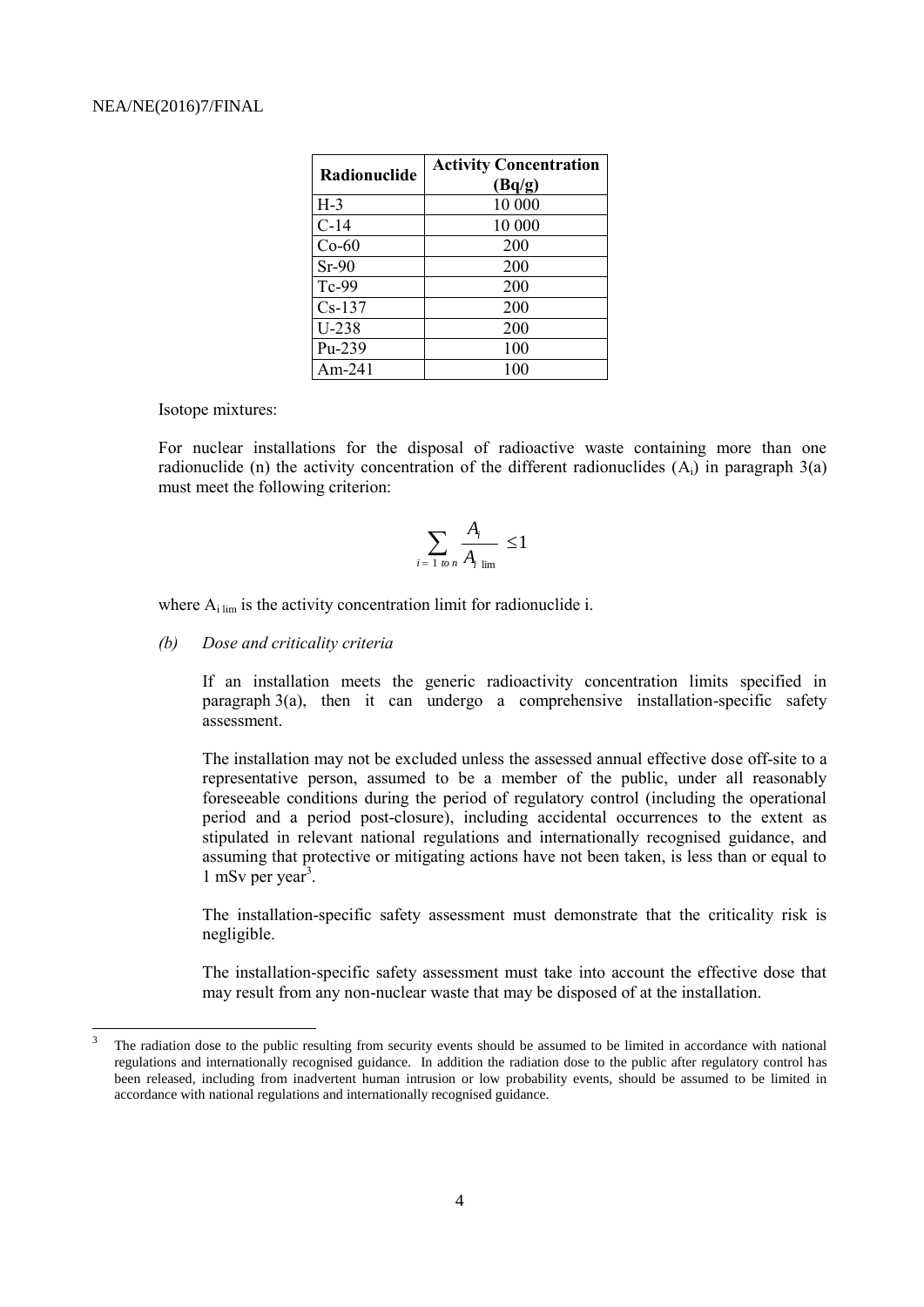## **Other exclusion considerations**

4. It is recognised that radiation dose may, on its own, be an insufficient basis on which to decide to exclude a nuclear installation; therefore, Contracting Parties may consider whether any additional aspects relating to the magnitude and severity of potential nuclear damage requires evaluation in the assessment and decision process by the competent national authority.

## **Other regulatory and safety assessment aspects**

5. Contracting Parties must ensure that decisions regarding exclusion from the application of the Paris Convention are taken within their relevant national regulatory framework.

6. Contracting Parties must require an appropriate safety assessment, including a regulatory review/assessment and prior approval process by the competent national authority, to give reasonable assurance that the exclusion provisions and requirements are met in practice. The safety assessment must consider relevant principles, requirements and guidance as set out in international legal instruments (e.g. conventions), Safety Standards of the International Atomic Energy Agency (IAEA), and related documents. The safety assessment framework requires the description and specification, among other things, of: the scenarios to be considered which could lead to the potential release of radionuclides under accidental conditions; the environmental conditions to be assumed; the transfer of potentially released radionuclides in the environment; the exposure pathways to be evaluated; the dosimetry to be applied in evaluating radiation doses; and the assumptions to be made regarding the location and habits of the representative person. The installation-specific dose assessment carried out under paragraph 3(b) must take account, as appropriate, of the full list of radionuclides in the waste disposed of. The results of the analysis must be compared for compliance with the proposed exclusion criteria.

7. Contracting Parties must maintain (and if necessary establish) a compliance assessment process in order to ensure and demonstrate that the radioactive waste accepted by, and disposed of at, an excluded installation meets the exclusion criteria.

8. Contracting Parties must require that the competent national authority is informed if the operations at an excluded installation change to such extent that the exclusion criteria are no longer met.

9. Contracting Parties which use the option to exclude nuclear installations for the disposal of radioactive waste from the Paris Convention notify the other Contracting Parties, as well as the Secretariat of the OECD Nuclear Energy Agency. Periodically and as appropriate, the Secretariat should analyse the experience gained by the Contracting Parties which use the option to exclude installations from the Paris Convention, and report this back to all Contracting Parties.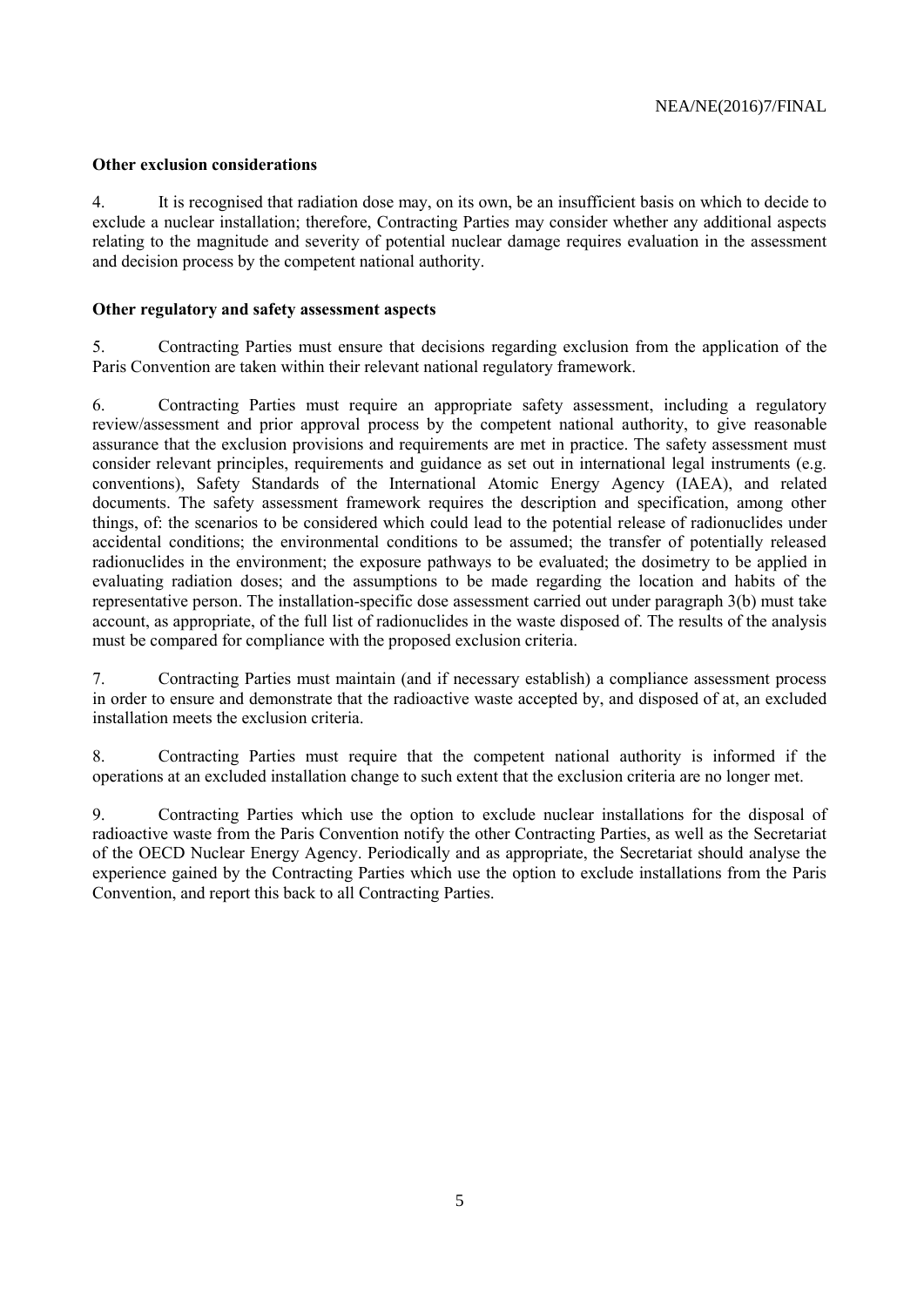## **EXPLANATORY NOTE**

## **FOR THE DECISION AND RECOMMENDATION CONCERNING THE APPLICATION OF THE PARIS CONVENTION ON THIRD PARTY LIABILITY IN THE FIELD OF NUCLEAR ENERGY TO NUCLEAR INSTALLATIONS FOR THE DISPOSAL OF CERTAIN TYPES OF LOW-LEVEL RADIOACTIVE WASTE**

#### **Background**

Article 1(b) of the Paris Convention on Third Party Liability in the Field of Nuclear Energy (the "Paris Convention") authorises the Steering Committee for Nuclear Energy (the "Steering Committee") to exclude any nuclear installation<sup>1</sup> or nuclear substances from the application of the Paris Convention "if in its view the small extent of risks involved so warrants". In 2012, the delegation of the United Kingdom (UK) to the Nuclear Law Committee (NLC) of the OECD Nuclear Energy Agency (NEA) proposed that Article 1(b) be used to exclude nuclear installations for the disposal of low-level radioactive waste (LLW) and very low-level radioactive waste (VLLW) in view of the very low level of risk they may pose<sup>2</sup>. The NEA Committee on Radiation Protection and Public Health (CRPPH) asked its Expert Group on Exclusion from the Paris Convention (EGPC) to explore the development of technical criteria for the exclusion of nuclear installations for the disposal of LLW and VLLW from the application of the Paris Convention.

The proposal for the exclusion of LLW and VLLW disposal installations was initially considered jointly with a similar proposal from the German delegation to update the technical criteria of the 1990 decision and recommendation of the Steering Committee on the exclusion of nuclear installations in the process of being decommissioned from the application of the Paris Convention; the updated decision and recommendation was adopted by the Steering Committee in October 2014 [NEA/NE(2014)14/REV1; NEA/SUM(2014)2]. The proposed exclusion of LLW and VLLW disposal installations follows a similar two-step framework as agreed for nuclear installations in the process of being decommissioned. As a result of extensive discussions within the EGPC, the draft exclusion approach and criteria were developed and proposed to the CRPPH and the NEA Radioactive Waste Management Committee (RWMC) during their April 2015 meetings. The bureau of the CRPPH, which was mandated by the CRPPH to decide on the matter [NEA/CRPPH(2015)8], approved on 27 October 2015 the "Recommendation of the CRPPH Regarding the Exclusion of Nuclear Installations for the Disposal of Certain Types of Low-Level Radioactive Waste from the Application of the Paris Convention" [NEA/CRPPH(2015)9] which is incorporated in the Appendix and Explanatory Note of the Steering Committee decision on the exclusion of nuclear installations for the disposal of certain types of low-level radioactive waste from the application of the Paris Convention.

Exclusion will apply only to installations for the disposal of certain types of solid LLW/VLLW. Radioactive waste is defined in Article  $1(a)(iv)$  of the Paris Convention and is essentially radioactive waste

<sup>|&</sup>lt;br>|<br>| The term "nuclear installation" or "installation" used throughout this document means a "nuclear installation" as defined in Article 1(a)(ii) of the Paris Convention. This article also provides that "any Contracting Party may determine that two or more nuclear installations of one operator which are located on the same site shall, together with any other premises on that site where radioactive material is held, be treated as a single nuclear installation".

<sup>2</sup> The broad definitions of the radioactive waste categories used by the International Atomic Energy Agency (IAEA) are set out in the Annex of this Explanatory Note. However, these definitions are not used in the exclusion criteria set out in the decision of the Steering Committee concerning the application of the Paris Convention to nuclear installations for the disposal of certain types of low-level radioactive waste.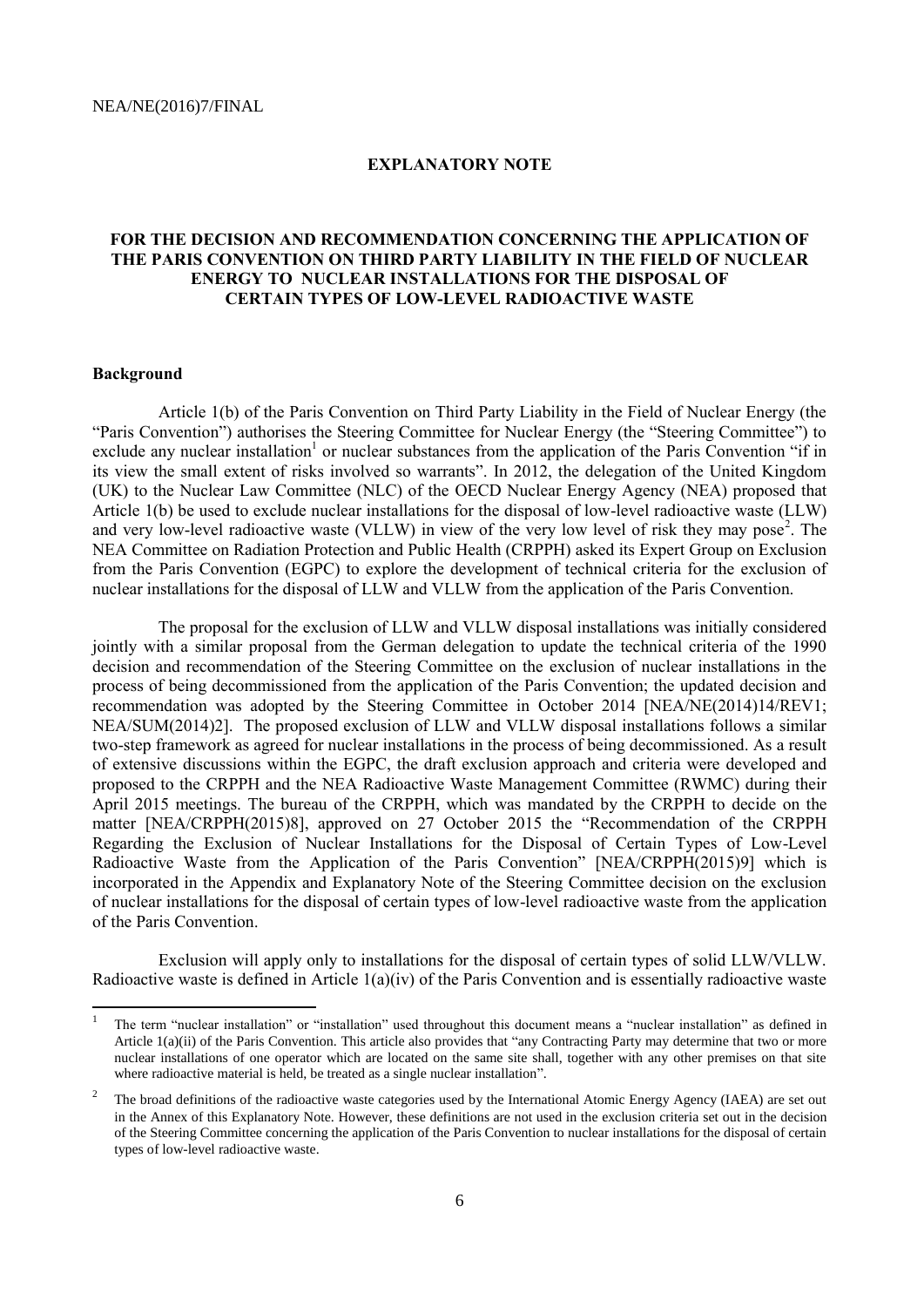that originates from nuclear installations<sup>3</sup>. However, it is recognised that some installations for the disposal of such wastes may also receive other types of wastes for disposal under the relevant national regulations, such as non-radioactive wastes and radioactive wastes from 'non-nuclear' sites (e.g. medical wastes or wastes containing naturally occurring radioactive materials).

Typical LLW and VLLW to be considered here include soil and rubble with low levels of radioactive constituents from decommissioning of nuclear installations and other practices involving the use and management of radioactive materials.

The term 'disposal' refers to the emplacement of radioactive waste into a facility or a location with no intention of retrieving the waste. Disposal options are generally designed to contain the waste by means of passive engineered and natural features and to isolate it from the accessible biosphere to the extent necessitated by the associated hazard. While the term 'disposal' implies that retrieval is not intended, it does not mean that retrieval is not possible.

Examples of the types of installation covered by the exclusion (as defined in the IAEA Specific Safety Requirements on Disposal of Radioactive Waste  $(SSR-5)<sup>4</sup>$  are:

- near surface disposal installations for VLLW/LLW originating primarily from nuclear fuel cycle activities in a facility similar to conventional landfills for industrial and household refuse and;
- special (near surface) disposal installations consisting of engineered trenches or vaults constructed on the ground surface or up to a few tens of meters below the ground surface level.

These disposal strategies are known and referred to in the IAEA Specific Safety Requirements on Disposal of Radioactive Waste (SSR-5) as "specific landfill disposal" and "near surface disposal".

## **Criteria for exclusion**

As a starting point for discussion of these criteria, the EGPC used the framework developed for the exclusion of nuclear installations in the process of being decommissioned that was agreed by the CRPPH at its May 2014 meeting [NEA/CRPPH(2014)10] and by the Steering Committee at its October 2014 meeting [NEA/NE(2014)14/REV1; NEA/SUM(2014)2]. This framework is a two-step process that involves the following radiological criteria:

1. Comparison of the activity concentration (averaged over a certain mass) for each of several important radionuclides in the radioactive waste for disposal at the installation against a limit. The limits are derived from a generic, conservative radiological assessment of the on-site activity that would not result in a public dose of greater than 10 mSv in a year at the site boundary.

2. If the activity concentrations are within the agreed limits, then a comprehensive safety assessment of the installation is performed to determine whether the public doses off-site, would not exceed 1 mSv in a year while the installation remains under regulatory control (including in the post–

 3 "Radioactive products or waste" means any radioactive material produced in or made radioactive by exposure to the radiation incidental to the process of producing or utilising nuclear fuel, but does not include (1) nuclear fuel, or (2) radioisotopes outside a nuclear installation which have reached the final stage of fabrication so as to be usable for any industrial, commercial, agricultural, medical, scientific or educational purpose.

<sup>4</sup> The IAEA Specific Safety Requirements on Disposal of Radioactive Waste (SSR-5), 2011 Edition, is available at [www](http://www-pub.iaea.org/MTCD/Publications/PDF/Pub1449_web.pdf)[pub.iaea.org/MTCD/Publications/PDF/Pub1449\\_web.pdf.](http://www-pub.iaea.org/MTCD/Publications/PDF/Pub1449_web.pdf)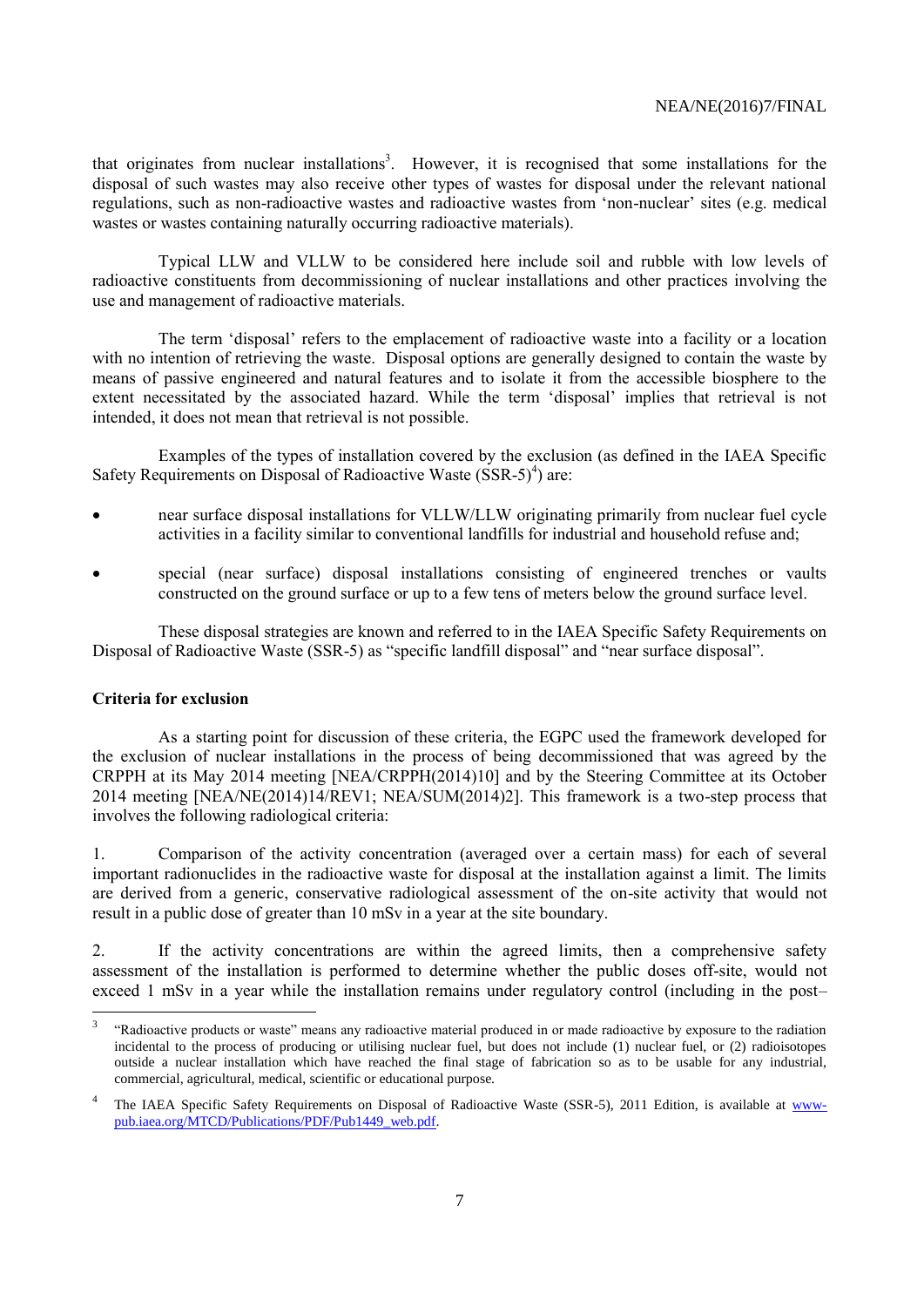closure phase). If the criteria in these two steps are met, then the nuclear installation for the disposal of LLW and/or VLLW would be eligible for exclusion from the application of the Paris Convention, for as long as the installation accepts only radioactive waste that meets the specified activity concentration limits. It should be noted that the decision for nuclear installations in the process of being decommissioned [NEA/NE(2014)14/REV1] includes other conditions that should be met before exclusion could be granted, and these are also considered for exclusion of LLW/VLLW disposal installations below.

The generic radioactivity concentration limits in step 1 will provide a uniform definition of the radioactive waste for the purposes of excluding disposal installations from the Paris Convention across all Contracting Parties. The generic limits provide for a broad indication of whether a candidate installation is suitable to be considered for exclusion.

With regard to the generic criteria for step 1 (in the form of limits of radioactivity concentration), discussions have suggested that it would be more operationally effective to use the activity concentration of radionuclides  $(Bq/g)$  in the disposed waste (derived from consideration of exposure scenarios) rather than total activity, which was used as the criteria for the exclusion of nuclear installations in the process of being decommissioned. This would be complementary to step 2 in which a more in-depth consideration of inventory and other installation-specific factors would be done in a comprehensive installation-specific safety assessment. The calculation of the derived activity concentration limits would take into account the relevant mass of the waste associated with the exposure scenarios for the public. This would greatly facilitate the operational assessment of consignments of packaged or unpackaged waste being brought to the installation, and allow the radioactivity concentration of the waste to be directly judged against the exclusion criteria. Activity concentration is also the quantity that has been commonly used in other related contexts such as in several waste disposal assessment and regulatory documents including the Regulations for the Safe Transport of Radioactive Material<sup>5</sup>. The limits should be applied to the activity concentration averaged over a maximum of 10 tonnes of packaged or unpackaged waste or over the mass of each large item of waste (e.g. steam generator, pressuriser or large vessel) greater than 10 tonnes disposed of at the disposal installation.

The use of activity concentration as a suitable limiting criterion is supported by IAEA TECDOC 1380 (see Table 1) which shows that for the limiting (most restrictive) exposure scenarios it is the radioactivity concentration of the waste, derived from a relevant mass of waste, that determines the impact and not necessarily the entire capacity of a disposal site. Activity concentration was also the unit of measurement chosen in a document developed by the European Commission (EC) which suggests possible clearance levels for radionuclides in building rubble (EC RP 114) (see Table 1).

### **Other exclusion considerations**

In addition to the radiological criteria, the EGPC discussed several other issues associated with an exclusion framework and came to the following basic agreements:

 **Regulatory control**: The expert group agreed that whether or not a nuclear installation for the disposal of LLW and VLLW is excluded from the application of the Paris Convention, it must remain under the relevant national regulatory arrangements until competent national authorities release the installation from such regulatory requirements. Near surface disposal installations are generally designed on the assumption that institutional control should remain in force for a certain time after closure to ensure and demonstrate that the installation has been safely closed

 5 Regulations for the Safe Transport of Radioactive Material (IAEA Publ. SSR-6, 2012 Edition) are available at [www](http://www-pub.iaea.org/MTCD/publications/PDF/Pub1570_web.pdf)[pub.iaea.org/MTCD/publications/PDF/Pub1570\\_web.pdf.](http://www-pub.iaea.org/MTCD/publications/PDF/Pub1570_web.pdf)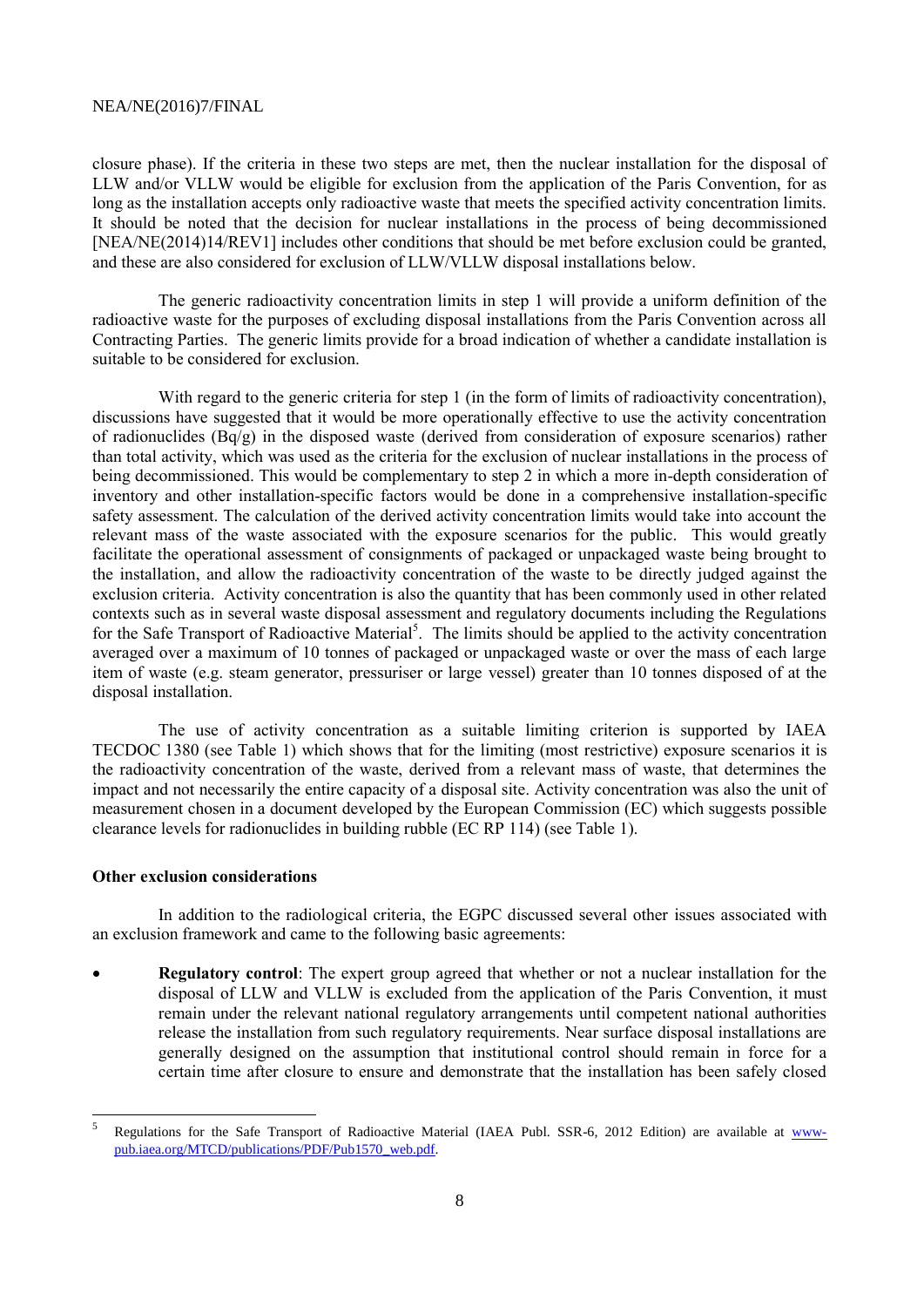before regulatory control can be released. The institutional control period would also include, for example, the arrangements for maintaining information on the waste disposal installation.

- **Workers**: Workers at the installation will be subject to national regulatory requirements for occupational exposure, health insurance and occupational disease compensation schemes. Given this assurance, the expert group felt that occupational exposure would not need to be taken into account in any criteria used for releasing nuclear installations from the application of the Paris **Convention**
- **Responsibility for safety assessment**: The expert group agreed that any request to exclude a nuclear installation for the disposal of LLW and VLLW from the application of the Paris Convention must come from the operator of the installation as defined in the Convention. As such, the responsibility for performing a safety assessment of the candidate nuclear installation, and for presenting the results to the competent national authority for review and assessment against the given criteria, rests with the operator.
- **Radiological criteria**: The expert group felt that development of exclusion criteria may be based on assessing the potential radiation dose of a representative person who could potentially be exposed by any nuclear installation for the disposal of LLW and VLLW which is considered for exclusion from the application of the Paris Convention. For this purpose, the potential detriment that the candidate nuclear installation could cause would be characterised in terms of, among other considerations, the radiological exposure to the most highly exposed hypothetical representative person under all reasonably foreseeable operational and post-closure conditions and circumstances including accidental occurrences and security events to the extent as stipulated in relevant national regulations and internationally recognised guidance.

With these considerations in mind, the EGPC agreed that the radiological criteria for deciding whether or not a candidate nuclear installation could be excluded from the application of the Paris Convention should be based on a two-step process.

The first step will ensure consistency and uniformity in the implementation of the proposed exclusion through a set of activity concentration limits that all Contracting Parties would be obliged to use. The generic activity concentration limits will define the radioactive waste that may be disposed of at an installation being considered for exclusion without having to rely on international or national definitions of LLW or VLLW which may vary between Contracting Parties.

If the competent national authority is satisfied that radioactive waste disposed of at the nuclear installation in the past would have met the generic criteria, and future disposals of radioactive waste will also meet the criteria, then the second step is that a comprehensive, installation-specific assessment would have to be performed. If the installation-specific assessment confirms that the installation, under all reasonably foreseeable circumstances, would not give rise to an off-site exposure of more than 1 mSv in a year, then the installation would be eligible for exclusion from the application of the Paris Convention.

The dose to be calculated as part of the installation-specific assessment is the annual effective dose to a representative person off-site under all reasonably foreseeable normal and abnormal operational and, where relevant, post-closure conditions and circumstances, including accidental occurrences and assuming that protective or mitigating actions off-site have not been taken. The radiation dose to the public resulting from security events should be assumed to be limited in accordance with national regulations and internationally recognised guidance. In addition the radiation dose to the public after regulatory control has been released, including from inadvertent human intrusion or low probability events,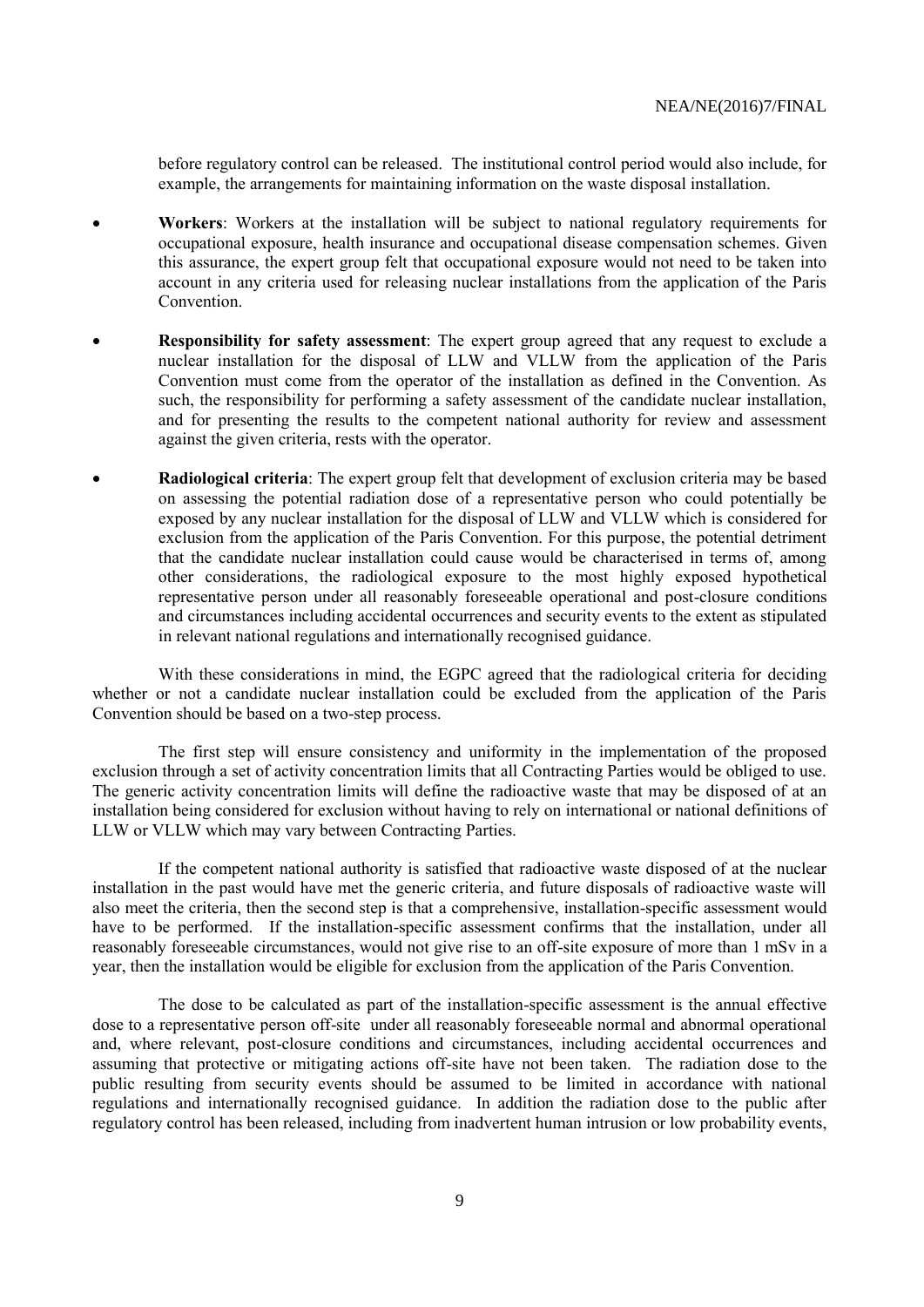should also be assumed to be limited in accordance with national regulations and internationally recognised guidance.

The installation-specific assessment will give the competent national authority reasonable assurance that the extent of risks involved in the operational and post-closure activities and circumstances of a candidate installation is sufficiently small so that application of the third party liability regime of the Paris Convention is not necessary.

**•** Other criteria: Further, it is recognised that the degree of individual radiation exposure may not be the only aspect that competent national authorities may consider when judging the advisability of exclusion from the application of the Paris Convention.

#### **Generic radioactivity concentration criteria**

It was agreed that the generic exclusion criteria for a representative set of the most relevant waste disposal radionuclides (no more than 10) should be guided by the following principles:

*Simple and demonstrable* – The criteria should be simple to apply, focussed on the radionuclides and exposure pathways of most relevance and risk, and be readily demonstrable.

*Well established* – The criteria should ideally use well established criteria that are internationally accepted as far as possible thus avoiding the need to carry out any new assessment work that would need additional international agreement and verification.

*Realistic* – The criteria should be realistic, reasonable and aimed at screening out, on a uniform basis, exclusion of candidate installations that are clearly not suitable for the more detailed installationspecific test by competent national authorities. Provided that the generic criteria are met, operators will be required to carry out, among other assessments, an installation specific dose assessment to demonstrate to the competent national authority the 'small risk' at their particular site taking into account its actual characteristics, proposed inventory and activity concentration of the waste (this would normally be part of the national regulatory approval process in the Contracting Party).

With the above in mind the EGPC considered a number of options available for a set of generic limits on radioactivity concentration, including:

## *1. IAEA-TECDOC-1380 – Derivation of activity limits for the disposal of radioactive waste in near surface disposal facilities*<sup>6</sup>

Section 5.5 of this report published in 2003 sets out the derivation of illustrative activity limits for a range of typical scenarios. An appropriate disposal scenario would need to be selected, for example the 'trench' facility (very conservative compared to an engineered vault) in clay geology in a temperate climate. The limits are based on a public dose of 1 mSv per year and would need to be scaled up by a factor of 10. TECDOC 1380 may be the most technically suitable and the best internationally agreed information.

l

<sup>6</sup> 2003 Edition is available a[t www-pub.iaea.org/MTCD/publications/PDF/te\\_1380\\_web.pdf.](http://www-pub.iaea.org/MTCD/publications/PDF/te_1380_web.pdf)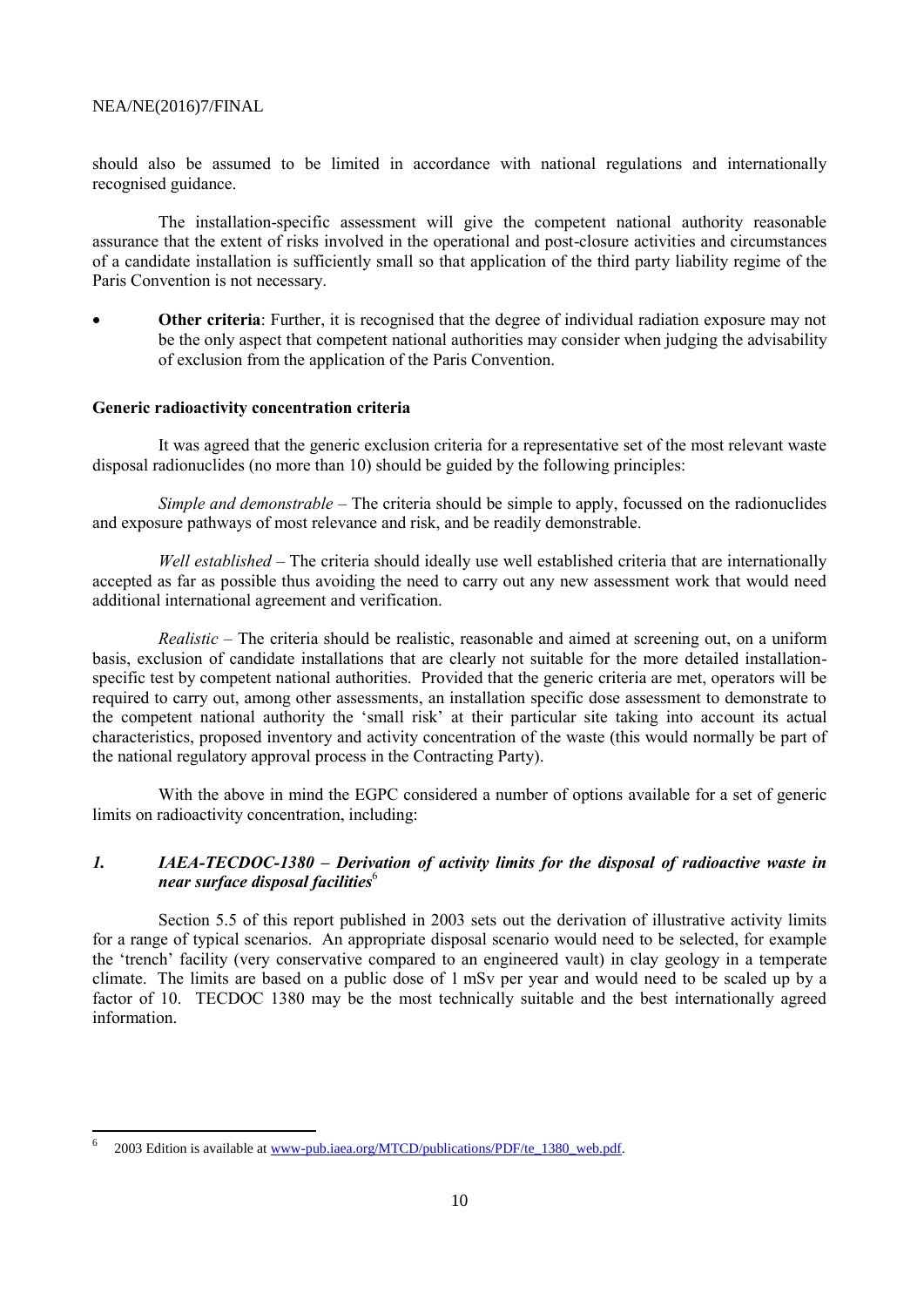# *2. EC Definition of Clearance Levels for the Release of Radioactively Contaminated Buildings and Building Rubble (EC RP 114)<sup>7</sup>*

The clearance levels<sup>8</sup> in Annex 1 to the Euratom Basic Safety Standards Directive<sup>9</sup> (BSSD) are calculated on the basis that the dose received by any person from a realistic set of routine and accidental exposure scenarios will not exceed 10  $\mu$ Sv per year. The BSSD notes that, exceptionally, individual Member States may decide that a practice may be exempted or cleared from regulatory control where appropriate without further consideration, in accordance with the basic criteria, even if the relevant radionuclides deviate from the clearance values given in Annex 1 to the Directive, provided that the following criteria are met in all feasible circumstances:

- a. the effective dose expected to be incurred by any member of the public due to the exempted practice is of the order of 10 μSv or less in a year; and
- b. either the collective effective dose committed during one year of performance of the practice is no more than about 1 manSv or an assessment of the optimisation of protection shows that exemption is the optimum option.

Higher values for clearance levels than those in Annex 1 of the BSSD may therefore be defined for specific materials or specific pathways taking EC guidance into account. A relevant example of this specific approach is described in EU Report  $113^{10}$ , and EC RP 114 on clearance levels for building rubble (1999), which is a major component of decommissioning waste.

If clearance levels taken from EC RP 114 were to be used as a basis for the generic limits for exclusion, then they would need to be scaled by a factor of 1 000 to be representative of a 10 mSv per year dose.

## *3. UK Study into Radiological Capacity of Landfills (UK Study)*

The UK environment agencies sponsored a study into a generic framework for assessing the suitability of controlled landfills to accept very small volumes of solid low-level radioactive waste from the non-nuclear sector (e.g. hospitals) in addition to much larger amounts of non-radioactive wastes<sup>11</sup>. This work accounted for a range of potential exposure scenarios.

Taking into account the assessment approaches, the range of illustrative results developed in the three studies and other considerations, the EGPC agreed that the proposed limits set out in the fifth column of Table 1 would be appropriate. The EGPC felt that, given the conservatism of the generic assessment process, simple, rounded numbers would be the most appropriate. It also felt that the limits on transuranic alpha emitters should be restricted to the lower bound of the range of values from the studies.

l

<sup>7</sup> Definition of Clearance Levels for the Release of Radioactively Contaminated Buildings and Buildings Rubble, Radiation Protection 114, European Commission, 2000, is available at<http://ec.europa.eu/energy/sites/ener/files/documents/114.pdf>.

<sup>8</sup> Clearance levels: values, expressed in terms of activity concentrations and/or total activity, at or below which radioactive substances or materials containing radioactive substances arising from any practice subject to the requirement of reporting or authorisation may be released from the requirements of the Directive.

<sup>9</sup> 96/26/Euratom (to be repealed by 2013/59/Euratom which has similar requirements for clearance levels).

<sup>&</sup>lt;sup>10</sup> EC RP 113 is available at [http://ec.europa.eu/energy/sites/ener/files/documents/113.pdf.](http://ec.europa.eu/energy/sites/ener/files/documents/113.pdf)

<sup>&</sup>lt;sup>11</sup> The UK Study is available at [www.sniffer.org.uk/files/7013/4183/8012/Technical\\_Reference\\_2010\\_update.pdf.](http://www.sniffer.org.uk/files/7013/4183/8012/Technical_Reference_2010_update.pdf)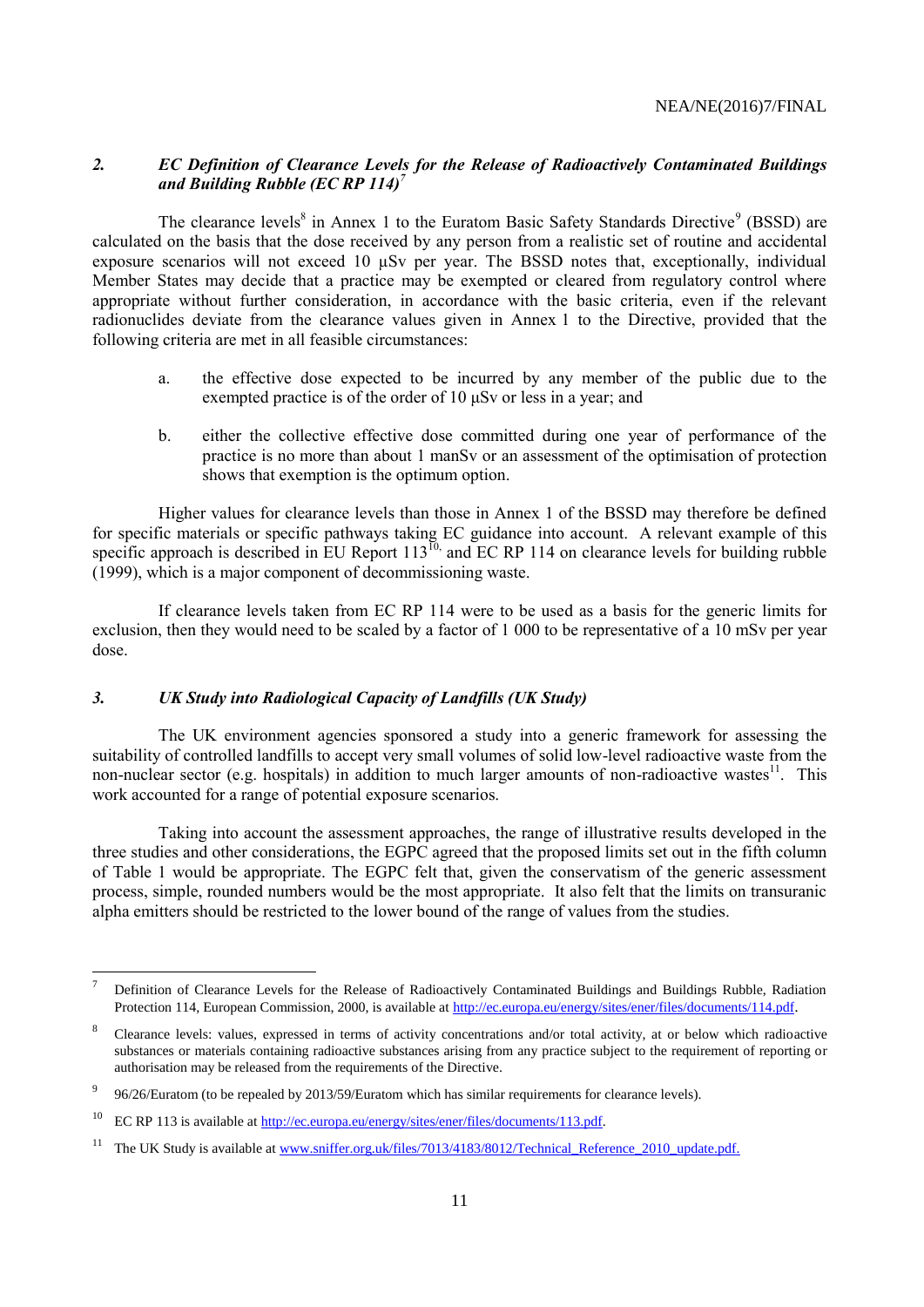| Radionuclide | <b>EC RP 114</b> | <b>IAEA TECDOC 1380</b> | <b>UK Study</b> | <b>EGPC Proposal</b> |
|--------------|------------------|-------------------------|-----------------|----------------------|
|              | Bq/g             | Bq/g                    | Bq/g            | Bq/g                 |
| $H-3$        | 100 000          | 4 0 0 0                 | 80 000          | 10 000               |
| $C-14$       | 10 000           | 4 0 0 0                 | 700             | 10 000               |
| $Co-60$      | 100              | 1 000                   | 2 0 0 0         | 200                  |
| $Sr-90$      | 1 000            | 20                      | 200             | 200                  |
| Tc-99        | ۰                | 30                      | -               | 200                  |
| $Cs-137$     | 1 000            | 200                     | 200             | 200                  |
| U-238        | 1 000            | 1 000                   | 300             | 200                  |
| Pu-239       | 100              | 700                     | 100             | 100                  |
| Am-241       | 100              | 800                     | 100             | 100                  |

## Table 1 – Assessed radioactivity concentration limits in waste from three different studies and the EGPC proposal

Reference bases:

All limits relate to a public dose of 10 mSv/y.

EC RP114 assumes 100 000 tonnes of rubble per year.

IAEA TECDOC 1380 – assumes an indicative trench volume of 90 000 m<sup>3</sup>, clay geosphere, temperate climate

UK Study – illustrative radiological capacity derived from the study divided by an assumed volume of 90 000  $m<sup>3</sup>$  for comparison with the IAEA study.

#### **General assessment and approval considerations**

 **Approval requirements**: The Contracting Parties are generally responsible for ensuring that nuclear installations under their jurisdiction meet an adequate level of safety and protection against nuclear and radiation risks. The extent of that obligation is stipulated in the respective national legal framework and in relevant international and Euratom instruments to which the Contracting Parties may be a party. An exclusion of a nuclear installation from the application of the international nuclear liability regime must not affect these basic requirements.

The regulatory arrangements concerned with the exclusion of an installation from the application of the international nuclear liability regime may be implemented either as a separate regulatory process or as part of the existing overall regulatory control process for nuclear installations, depending on and consistent with the nationally established legal, cultural, political, and constitutional practices and procedures. Exclusion approvals for candidate nuclear installations may additionally be subject to certain conditions (approval requirements) and responsibilities of compliance with specific technical, organisational or administrative safety and regulatory requirements depending on the prevailing circumstances and the operational/post-closure status of the candidate installation.

The relevant regulatory requirements and procedures must be implemented in a graded fashion to appropriately address the actual level of risks of the candidate installation.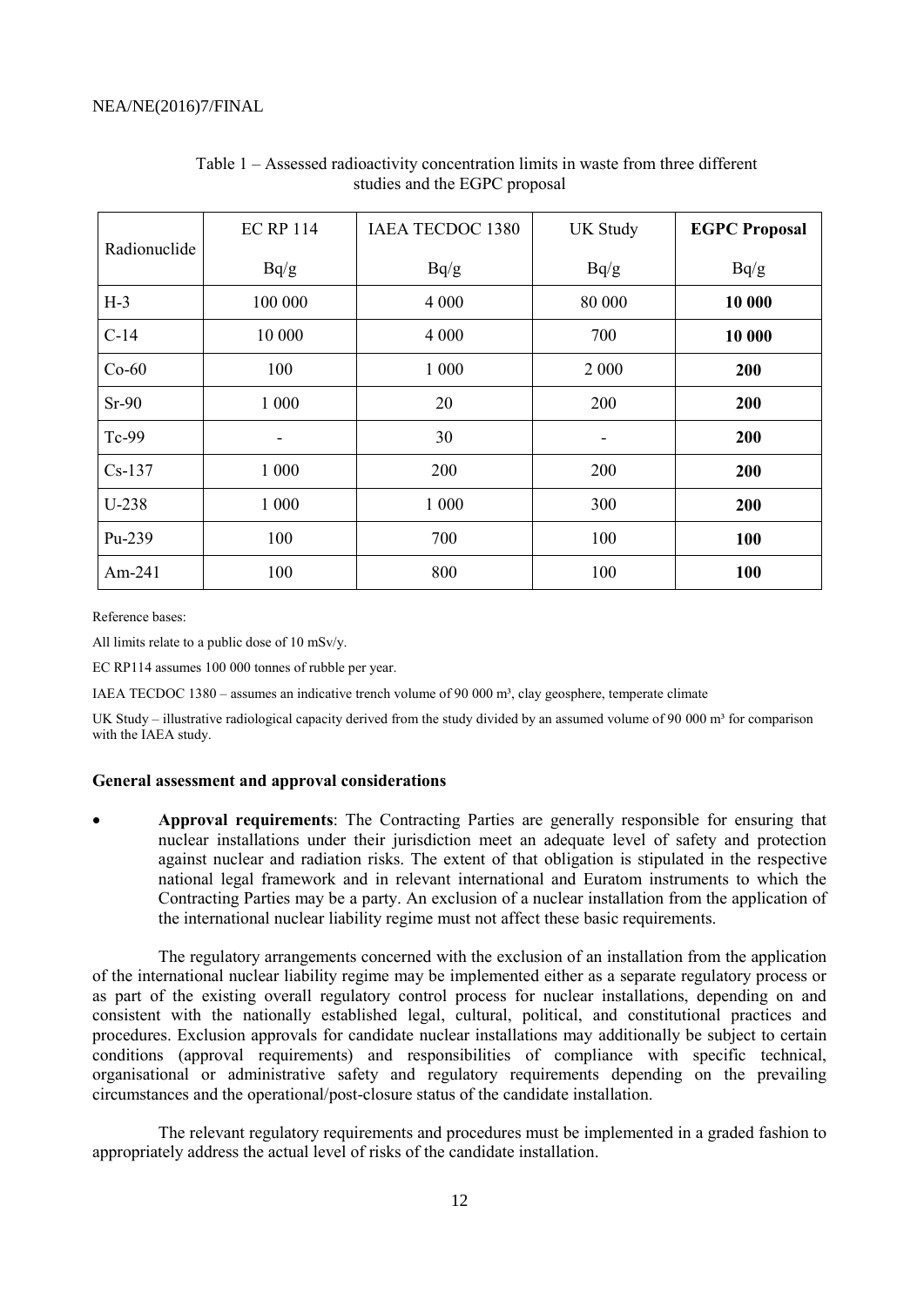In establishing or amending the applicable national exclusion regulatory framework and procedures, due account must be given to the internationally recognised regulatory principles, practices and requirements.

 **Review and assessment requirements**: Prior to obtaining approval for exclusion, the operator (applicant) of the candidate installation must be required to submit an application to the competent national authority to demonstrate that the radioactive waste disposed of/to be disposed of at the nuclear installation does not/will not exceed the generic activity concentration limits.

If the generic exclusion limits are met, then the operator (applicant) of the candidate installation must be required to submit a detailed safety assessment report to be reviewed and assessed by the competent national authority. In practice, this assessment could be submitted at the same time as the initial application. The basic objective of the review and assessment is to determine whether the operator's submissions provide adequate documentary evidence that the candidate nuclear installation seeking exclusion complies with the relevant exclusion criteria and requirements in accordance with clearly defined procedures. The regulatory review and assessment must be undertaken in a structured, transparent, accountable and systematic manner.

The competent national authority must issue  $-$  as appropriate  $-$  guidance on the format and contents of the documentation to be submitted by the operator (applicant) in support of applications for approval and must communicate with the operator in order to state its expectations and to promote confidence in the regulatory process.

To the extent practicable, the regulatory review and assessment should be coordinated with the overall regulatory control plan for a candidate nuclear installation to ensure consistency and be conducted in accordance with national legislation and international recommendations.

Once excluded the operator of the excluded installation must inform the competent national authority of any changes to planned operations which would result in the exclusion criteria no longer being met; for example, if the operations are to be changed to include the disposal of radioactive waste which exceeds the generic radioactivity concentration limits.

Contracting Parties must maintain (and if necessary establish) a compliance assessment process in order to ensure and demonstrate that the radioactive waste accepted by, and disposed of at, an excluded installation meets the exclusion criteria.

 **Safety assessment process**: The safety assessment to be undertaken for a candidate nuclear installation has the main objective of assessing and evaluating the safety performance of the disposal installation for comparison with the exclusion criteria and requirements set out here, for the complete life cycle of the installation (operational and post-closure) and under all reasonably foreseeable operational conditions including accidental occurrences to the extent as stipulated in relevant national regulations and internationally recognised guidance, and assuming that protective actions have not been taken. The radiation dose to the public resulting from security events should be assumed to be limited in accordance with national regulations and internationally recognised guidance. In addition, the radiation dose to the public after regulatory control has been released, including from inadvertent human intrusion or low probability events, should also be assumed to be limited in accordance with national regulations and internationally recognised guidance. In conducting the safety assessment, a systematic and structured analysis approach must be employed which covers both high and low probability events. This includes all internal and external events and processes which may arise at the installation and which may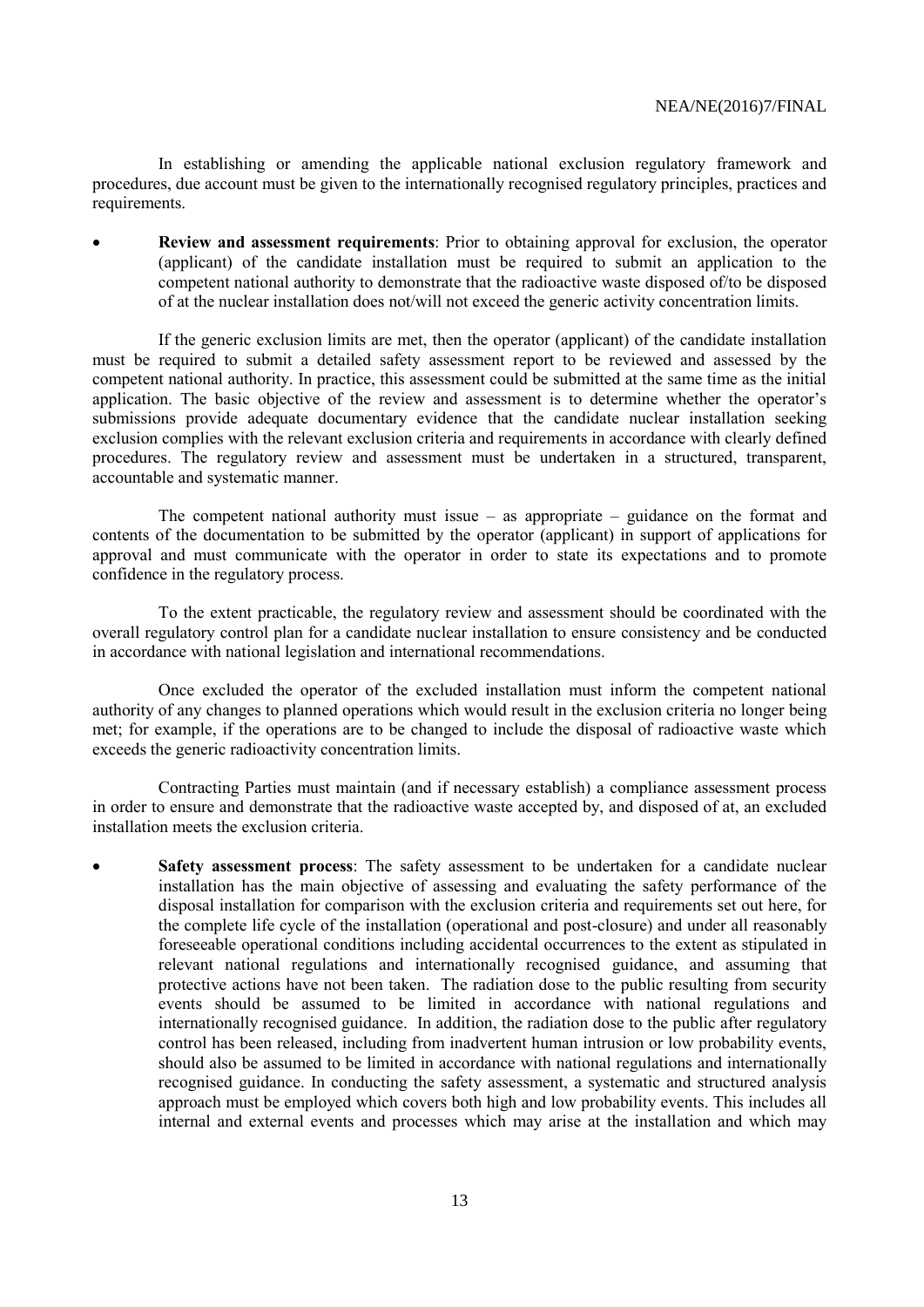have an impact on physical barriers to confine the radioactive waste or otherwise give rise to offsite radiation risks.

In planning and conducting the safety assessment, due consideration must be given to relevant guidance and recommendations, as specified by the competent national authority.

The responsibility for carrying out the safety assessment rests with the applicant for the exclusion of the candidate nuclear installation. Where available and applicable, safety and risk assessment information may be taken from existing materials, for example, environmental impact statements, environmental safety cases and safety analysis reports.

The degree of detail of the safety assessment depends on the type, nature and complexity of the installation and/or activity being performed, that is, a graded approach must be employed in the safety assessment.

*Description of the candidate nuclear installation and site characterisation*: The purpose of the description of the candidate nuclear installation and characterisation of the site is to provide sufficient information to enable dose calculations to be performed. The description of the candidate nuclear installation comprises, among others things, information regarding the design, the radioactivity inventory, the relevant safety characteristics (e.g., their associated systems, structures and components) and the operational history. The site characterisation includes, inter alia, information on the geological, hydrological and meteorological characteristics of the site and the vicinity (including the potential impacts of climate change), in conjunction with present and/or assumed projected population distribution, land use, site activities and planning control. For candidate nuclear installations, the documentation should include a description of the proposed activities, including their interdependencies and their schedule. The installation-specific dose assessment for step 2 must take account, as appropriate, of the full list of radionuclides in the waste disposed of.

*Hazard identification and screening*: In the process of the hazard identification, external and internal initiating events should be identified that cover all anticipated abnormal occurrences or accidental conditions, including high and low probability events, with the potential of causing harmful radiological consequences to the public, property or the environment. Initiating events include occurrences such as equipment failure, human errors and natural events. A systematic and logical approach must be chosen to identify potential hazards and initiating events that are suitable for the respective conditions. Screening methods must take into account all possible release and exposure pathways.

*Scenario development*: Relevant event scenarios must be considered, including human interactions and the failure of safety relevant systems. The selection of bounding scenarios may reduce the number of scenarios to be analysed using approved analysis methods. A scenario generation strategy aims at producing a complete set of the most relevant scenarios, this being important for the consideration of relevant issues. Care must be taken to ensure that the selected scenarios provide an appropriately comprehensive picture of the key aspects of the system, their possible evolutionary pathways, critical events and system robustness.

*Radiological consequence assessment and comparison with criteria*: An assessment of radiological consequences must be performed by using, as appropriate, deterministic and/or probabilistic methods for comparison with the radiological exclusion criteria and requirements.

When bounding scenarios are used, it is important to ensure that they include the maximum impacts from all the individual scenarios.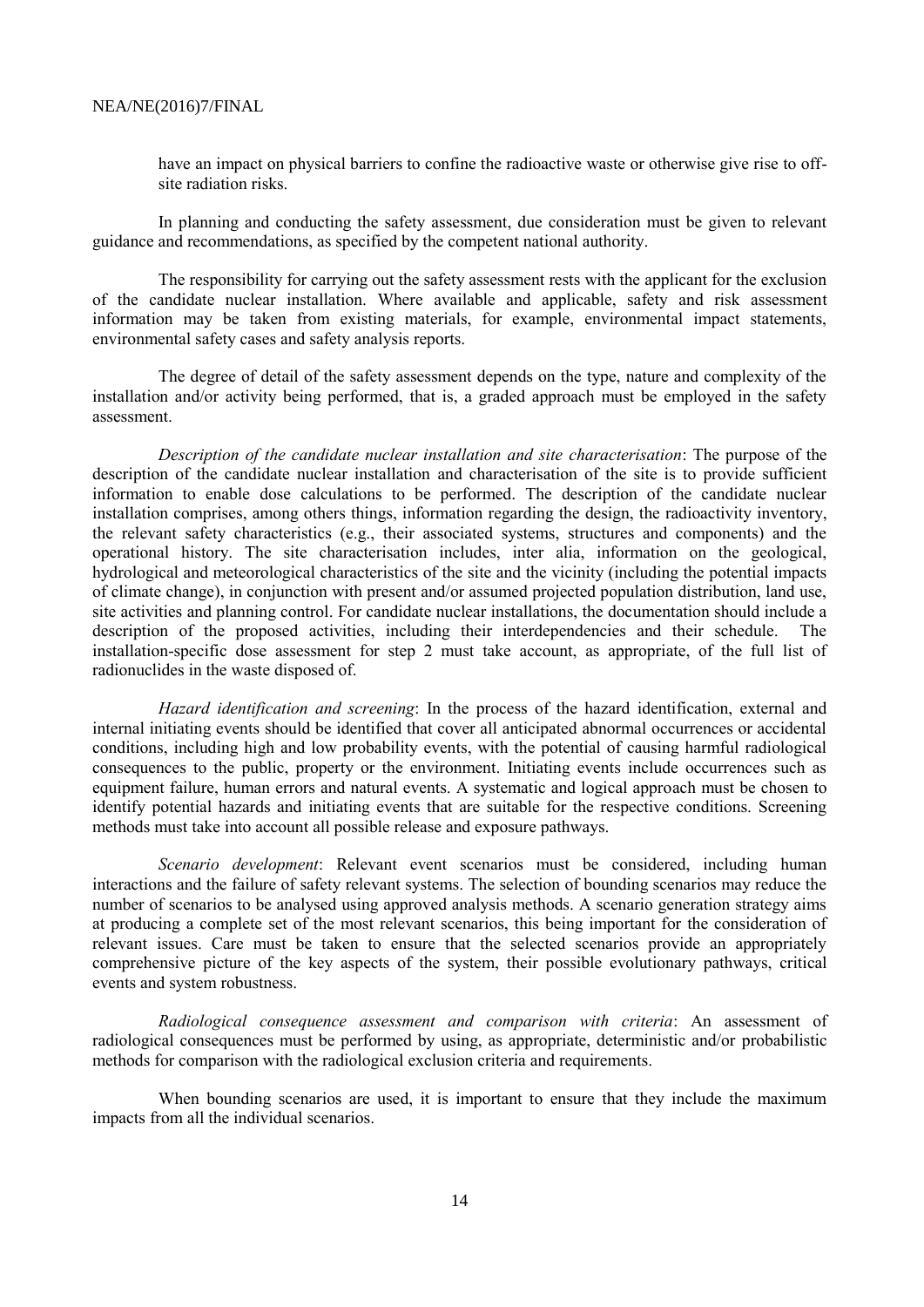*Independent peer-review and confidence building*: An independent peer-review initiated by the applicant prior to submission of the application documents to the competent national authorities is a vital part of confidence building and the quality assurance program. The independent review must be performed by suitably qualified and experienced individuals who are different from those who carried out the safety assessment.

If the independent review (or the subsequent review by the competent national authority) indicates deficiencies in the safety assessment, e.g., additional scenarios to be considered or different assumptions in the consequence assessment, it may be necessary to revise and amend the assessment to take these factors into account.

Depending on the national regulatory system, the results of the safety assessment may be subject to a public stakeholder involvement process.

 **Regulatory review and approval aspects**: The decision to exclude a nuclear installation for the disposal of LLW and VLLW from the application of the Paris Convention is to be taken by the competent national authority.

The operator must demonstrate through appropriate submissions that the candidate nuclear installation satisfies all relevant exclusion criteria and requirements set out here.